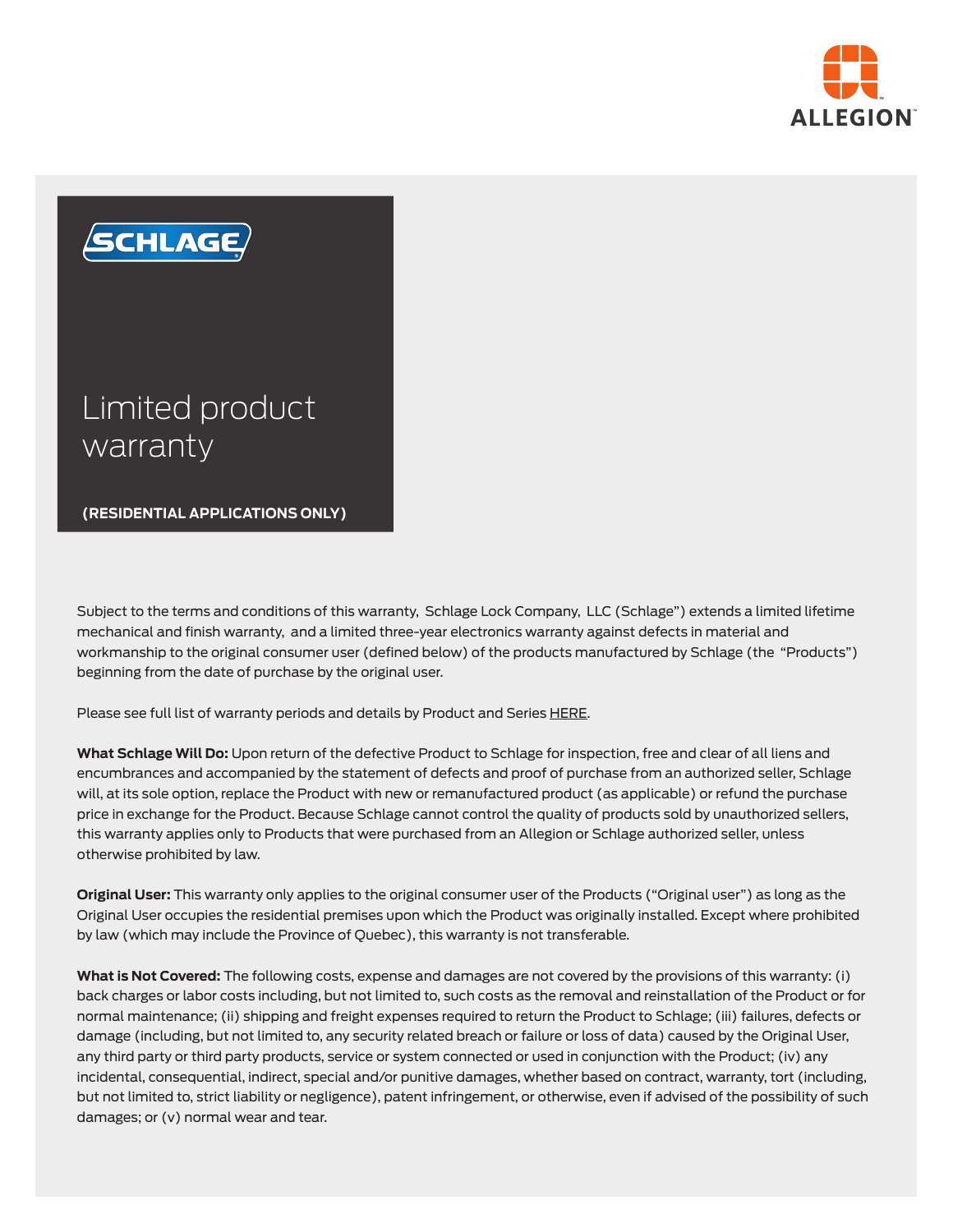**The provisions of this warranty do not apply to Products:** (i) used in commercial applications; (ii) used in common area applications; (iii) used for purposes for which they are not designed or intended by Schlage; (iv) which have been subjected to alteration, misuse, abuse, negligence, or accident; (v) which have been improperly stored, installed, maintained, repaired or operated; (vi) which have been used or installed in violation of written instructions provided by Schlage or which are used on nonstandard residential door preparations (NOTE: Mortise locks and preparations are not considered standard); (vii) which are not the proper size for the application or have been damaged or are defective due to improper installation or installation with improper or incorrect parts; (viii) which have been subjected to improper or harsh temperature, humidity, or other environmental conditions (i.e., corrosion); (ix) which, based on Schlage's examination, do not disclose to Schlage's satisfaction non-conformance to this warranty; (x) except where prohibited by law, which have been purchased through a non-authorized seller; or (xi) which are not new, including, but not limited to, returned, refurbished, or similar products. Additionally, this warranty does not cover scratches, abrasions, or deterioration due to the use of abrasive materials, paints, solvents, or other chemicals.

**Finish Exclusion:** Oil Rubbed Bronze finish (613) is designed to improve over time and change in appearance, creating a living finish through daily use and, thus, finish discoloration is not covered under this warranty.

**Additional Terms:** Schlage does not authorize any person to create for it any obligation or liability in connection with the Products. No other warranties, express or implied, are made to the Original User with respect to the Products. Any implied warranty of merchantability or fitness for a particular purpose shall be limited to the duration of this warranty, as applicable to the Product. No agent, representative, dealer, distributor, Authorized Seller or Authorized Reseller has the authority to increase or alter the obligations under this warranty. Schlage's maximum liability hereunder is limited to the original purchase price of the Product. No action arising out of a claimed breach of this warranty by Schlage may be brought by the Original User more than one (1) year after the cause of action has arisen.

**How Local Law Applies:** United States: This warranty gives you specific legal rights, and you may also have other rights which vary from State to State. Some States do not allow limitations on how long an implied warranty lasts, so the above limitation may not apply to you. Some States do not allow the exclusion or limitation of incidental and consequential damages, so the above limitation or exclusion may not apply to you. Canada: This warranty gives you specific rights, and you may also have other rights as otherwise permitted by law. If this product is considered a consumer product, please be advised that some local laws do not allow limitations on incidental or consequential damages or how long an implied warranty lasts, so the above limitations may not fully apply. Refer to your local laws for your specific rights under this warranty.

**Warranty Claims Process:** If you encounter a claim under this warranty, please contact Schlage Customer Service as noted below for a replacement or refund of the original purchase price in exchange for the Product.

**U.S. and Canada Schlage Customer Service 2119 E. Kansas City Road Olathe, KS 660061 1-888-805-9837 (US Phone) 1-800-900-4734 (Canada Phone) consumerschlage@allegion.com**

Effective Date: December 7, 2020

## **About Allegion**

Allegion (NYSE: ALLE) is a global pioneer in seamless access, with leading brands like CISA®, Interflex®, LCN®, Schlage®, SimonsVoss® and Von Duprin®. Focusing on security around the door and adjacent areas, Allegion secures people and assets with a range of solutions for homes, businesses, schools and institutions. Allegion had \$2.9 billion in revenue in 2019 and sells products in almost 130 countries. For more, visit **www.allegion.com** express that the conducts of the compo



MR-6347 **allegion.com**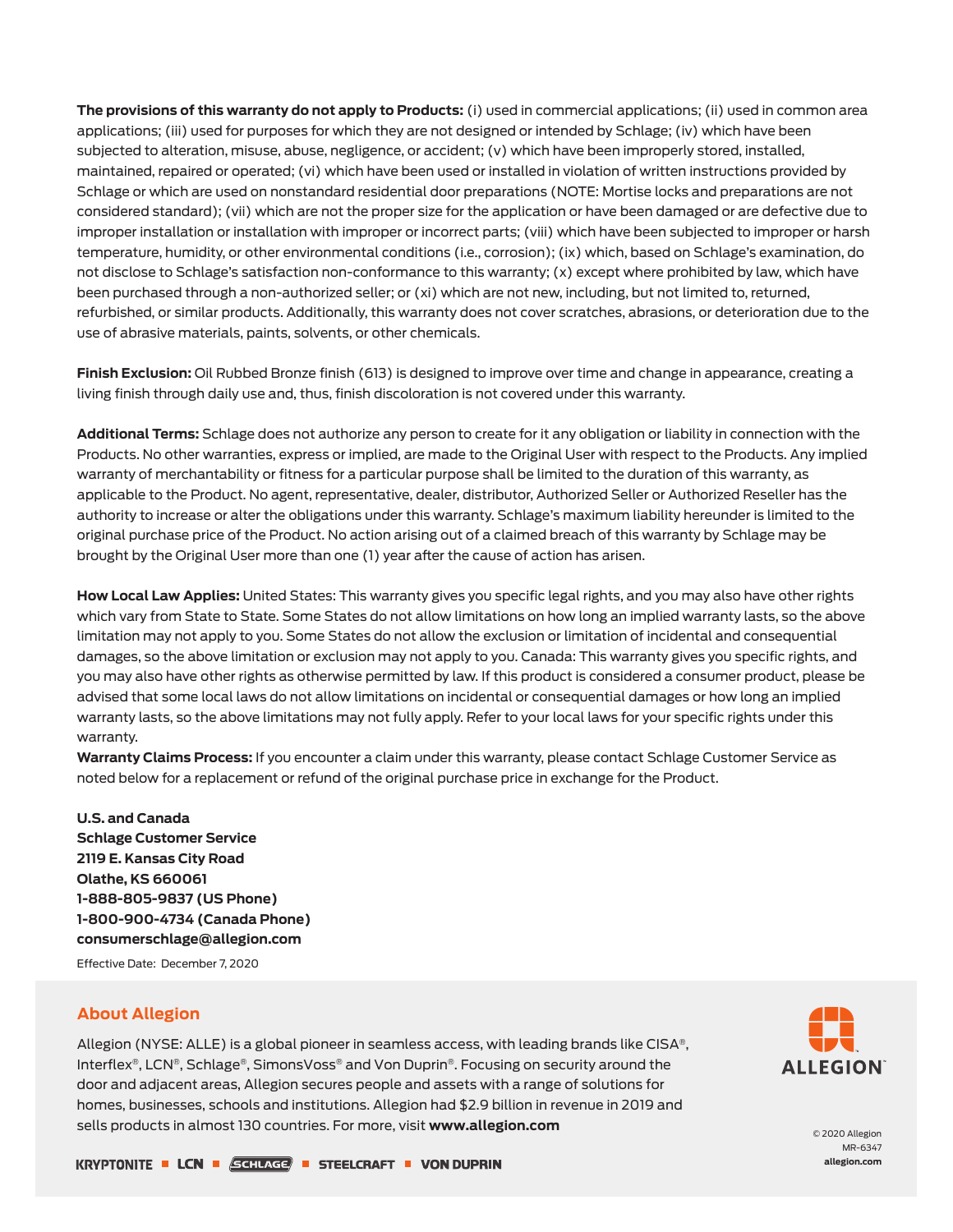



## Garantie limitée du produit

**(APPLICATIONS RÉSIDENTIELLES UNIQUEMENT)**

Sous réserve des conditions de la présente garantie, Schlage Lock Company, LLC (« Schlage ») offre une garantie à vie limitée sur les composants mécaniques et le fini, et une garantie limitée de trois ans sur les composants électroniques qui couvre les défauts de matériaux et de fabrication pour l'utilisateur consommateur d'origine (défini ci-dessous) des produits fabriqués par Schlage (les « Produits ») à compter de la date d'achat par l'utilisateur d'origine.

Veuillez consulter la liste complète des périodes de garantie et les détails par produit et par série ICI.

**Schlage s'engage :** Dès le retour du Produit défectueux à Schlage pour inspection, libre et quitte de privilèges et de grèvements et accompagné de la déclaration de défectuosité et de la preuve d'achat auprès d'un vendeur autorisé, Schlage s'engage, à sa seule discrétion, à remplacer le Produit par un produit neuf ou réusiné (selon le cas) ou à rembourser le prix d'achat en échange du Produit. Comme Schlage ne peut contrôler la qualité des produits vendus par des vendeurs non autorisés, cette garantie s'applique uniquement aux Produits qui ont été achetés auprès d'un vendeur autorisé par Allegion ou Schlage, sauf interdiction contraire prévue par la loi.

**Utilisateur d'origine :** Cette garantie s'applique uniquement à l'utilisateur consommateur d'origine des Produits (« l'Utilisateur d'origine ») tant que celui-ci occupe les locaux résidentiels dans lesquels le Produit a été installé à l'origine. Sauf si la loi l'interdit (ce qui peut inclure la province de Québec), cette garantie n'est pas transférable.

**Ne sont pas couverts par la garantie :** Les coûts, dépenses et dommages suivants ne sont pas couverts par les dispositions de la présente garantie : (i) les coûts de main-d'œuvre, y compris, sans toutefois s'y limiter, les coûts induits par le retrait et la réinstallation du Produit ou l'entretien normal; (ii) les dépenses d'expédition et d'acheminement nécessaires pour renvoyer le Produit à Schlage; (iii) les défaillances, défauts ou dommages (y compris, sans toutefois s'y limiter, toute faille ou tout échec de sécurité ou toute perte de données) causés par l'Utilisateur d'origine ou tout produit, service ou système tiers raccordé au Produit ou utilisé conjointement avec celui-ci; (iv) tous dommages accessoires, indirects, spéciaux et/ou dommages-intérêts punitifs, qu'ils soient fondés sur un contrat, une garantie, un acte dommageable (y compris, sans toutefois s'y limiter, la responsabilité stricte ou la négligence), la contrefaçon de brevet, ou autrement, même dans l'éventualité où la possibilité de tels dommages a été mentionnée; ou (v) l'usure normale.

**Les dispositions de la présente garantie ne s'appliquent pas aux Produits :** (i) qui sont utilisés dans des applications commerciales; (ii) qui sont utilisés dans des zones communes; (iii) qui sont utilisés à des fins pour lesquelles ils n'ont pas été conçus ou prévus par Schlage; (iv) qui ont fait l'objet d'une modification, d'un mauvais usage, d'un abus, d'une négligence ou d'un accident; (v) qui ont été mal entreposés, installés, entretenus, réparés ou utilisés; (vi) qui ont été utilisés ou installés en violation